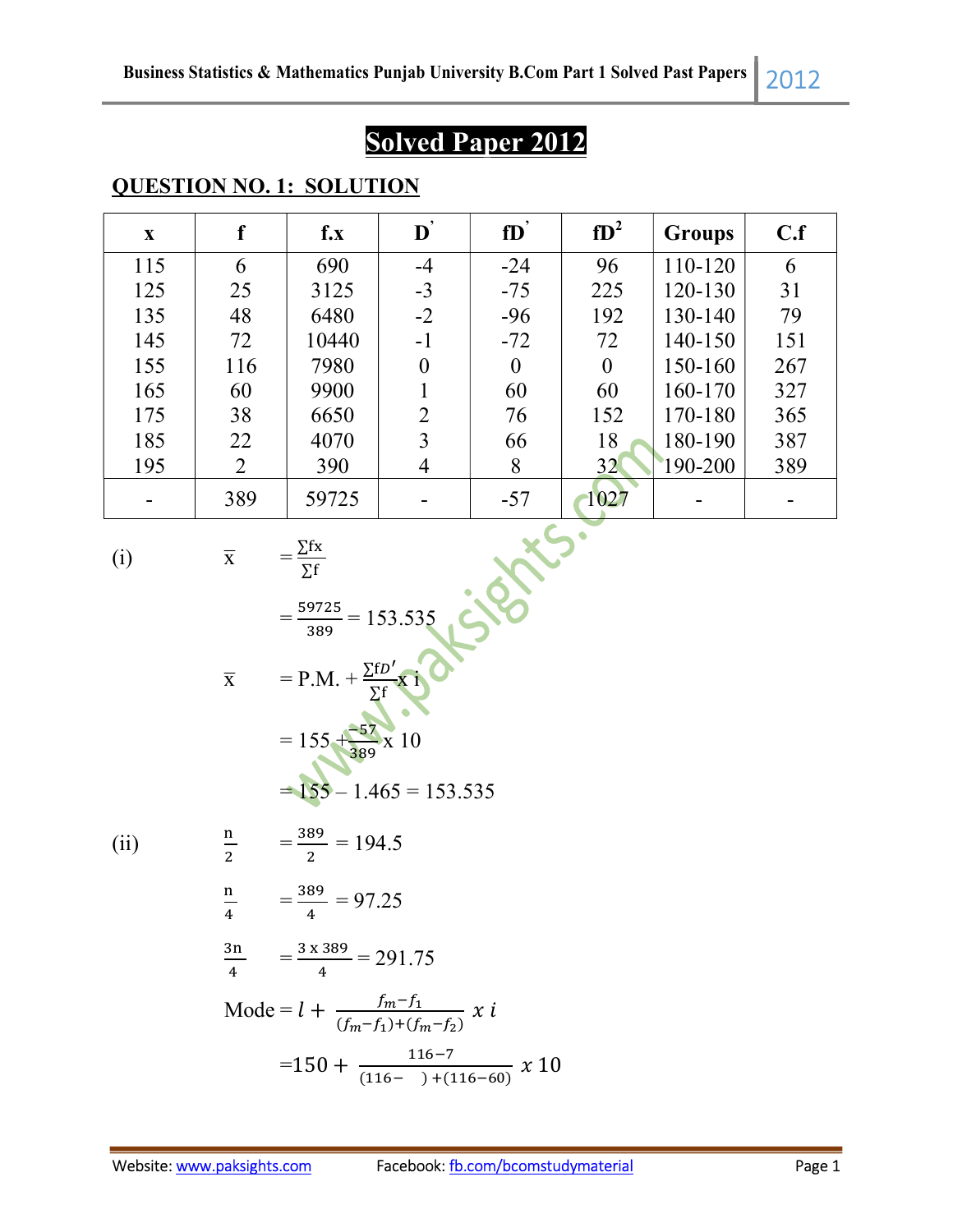|       |          | $=150 + \frac{440}{100}$                                                               |
|-------|----------|----------------------------------------------------------------------------------------|
|       |          | $= 150 + 4.4 = 154.4$                                                                  |
| (iii) | Median   | $= l + \frac{l}{f}(\frac{n}{2} - c)$                                                   |
|       |          | $=$ 150 + $\frac{10}{116}$ (194.5 – 151)                                               |
|       |          | $= 150 + 3.75 = 153.75$                                                                |
|       | $Q_1$    | $= l + \frac{l}{f}(\frac{n}{4} - c)$                                                   |
|       |          | $=140+\frac{10}{72}(94.25-79)$                                                         |
|       |          | $=$ 140 + $\frac{10\times18.25}{72}$                                                   |
|       |          | $= 140 + 2.535 = 142.535$                                                              |
|       | $Q_3$    | $= l + \frac{i}{f}(\frac{3n}{4} - c)$                                                  |
|       |          | $=160 + \frac{10}{60}(29175 - 267)$                                                    |
|       |          | $=160 + \frac{10 \times 24.75}{60}$                                                    |
|       |          | $= 160 + 0.4125 = 160.4125$                                                            |
|       | $\sigma$ | $= \sqrt{\frac{\sum fD'^2}{\sum f}} - \left(\frac{\sum fD'}{\sum f}\right)^2 \times i$ |
|       |          | $=\sqrt{\frac{1027}{389}-\left(\frac{-57}{389}\right)^2} \times 10$                    |
|       |          | $=\sqrt{2.6401 - 0.02154} \times 10$                                                   |
|       |          | $=\sqrt{2.6186} \times 10$                                                             |
|       |          | $= 1.6182 \times 10 = 16.182$                                                          |
| Or    | S.K      | 3(Mean–Median)<br>S.D.                                                                 |
|       |          | $\frac{3(153.535 - 153.75)}{2}$                                                        |
|       |          |                                                                                        |

 $16.182$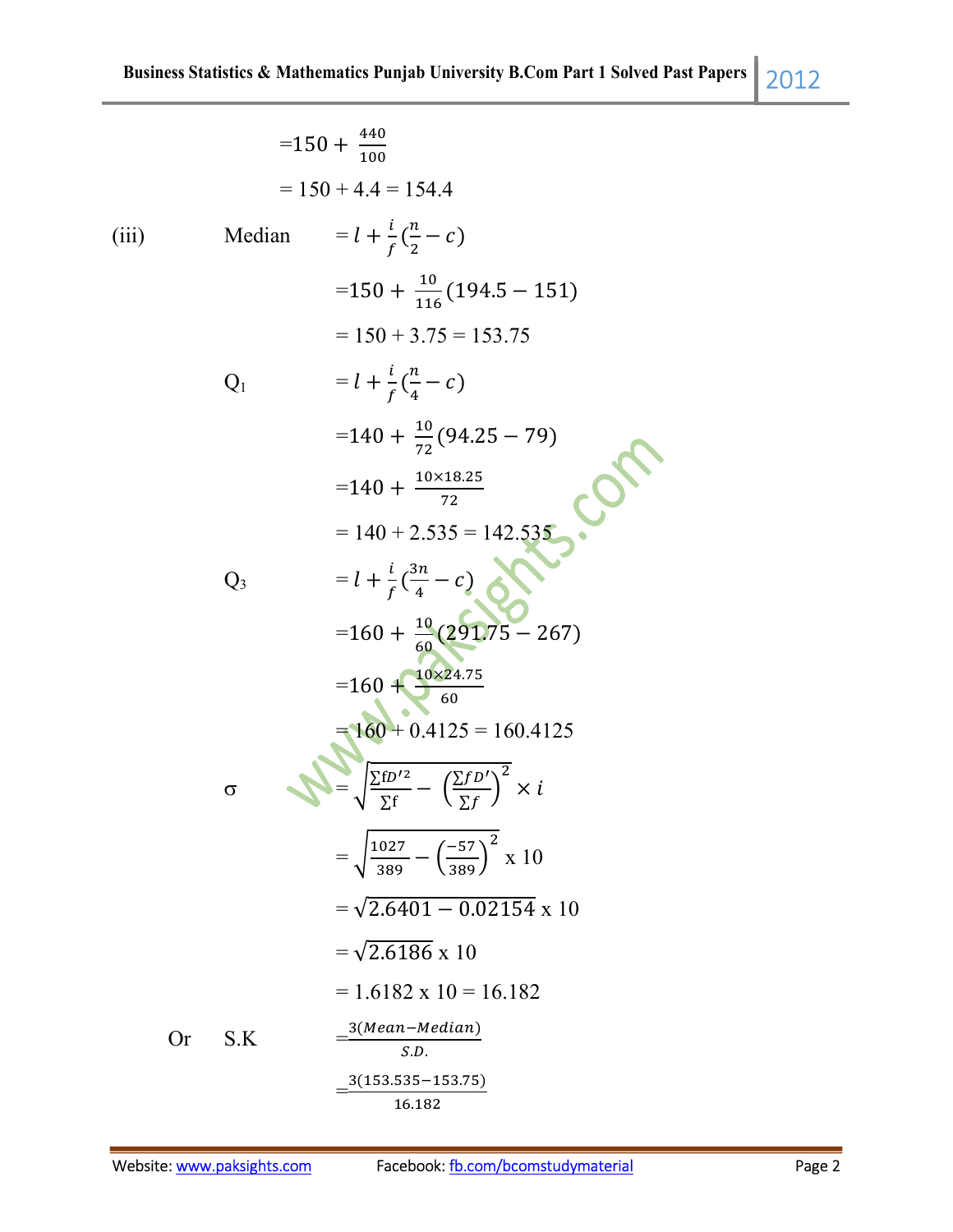|  | P.  |  |
|--|-----|--|
|  | ___ |  |
|  |     |  |

|                  |           |                         | $3(-0.215)$<br>16.182                                                                   |                                                              |                          |  |
|------------------|-----------|-------------------------|-----------------------------------------------------------------------------------------|--------------------------------------------------------------|--------------------------|--|
|                  |           |                         |                                                                                         | $\frac{-0.645}{16.182}$ = -0.039859102 or -0.04              |                          |  |
|                  | <b>Or</b> | S.K                     | $\underline{\phantom{a}} Q_3 + Q_1 - 2Median$<br>$Q_3 - Q_1$                            |                                                              |                          |  |
|                  |           |                         |                                                                                         | $160.4125 + 142.535 - (2 \times 153.75)$<br>160.4125-142.535 |                          |  |
|                  |           |                         | 302.9475-307.5<br>17.8875                                                               |                                                              |                          |  |
|                  |           |                         | 17.8875                                                                                 | $\frac{-4.5525}{-2}$ = -0.2546 or -0.255                     |                          |  |
|                  |           |                         |                                                                                         |                                                              |                          |  |
|                  |           |                         |                                                                                         | <b>QUESTION NO.2: SOLUTION</b>                               |                          |  |
| $\left(a\right)$ |           | $\mathbf r$             | $\frac{\sum xy - \sum x}{n} \times \frac{\sum y}{n}}{\sigma_x \sigma_y}$                |                                                              |                          |  |
|                  |           |                         | $\frac{132}{4} - \frac{20}{4} \times \frac{25}{4}$<br>$\sqrt{2.5} \times \sqrt{1.4375}$ |                                                              |                          |  |
|                  |           |                         | $=\frac{33-31.25}{\sqrt{3.59375}}$                                                      |                                                              |                          |  |
|                  |           |                         | $\frac{1.75}{1.8957}$                                                                   |                                                              | $=\frac{\sum y}{\sum y}$ |  |
|                  |           | $\overline{\textbf{X}}$ |                                                                                         | $\overline{y}$                                               | n                        |  |
|                  |           |                         | $=\frac{20}{4}=5$                                                                       |                                                              | $=\frac{25}{4}=6.25$     |  |
|                  |           |                         | $\sigma_x = \sqrt{\frac{\sum x^2}{n} - (\frac{\sum x}{n})^2}$                           |                                                              |                          |  |
|                  |           |                         | $= \sqrt{\frac{110}{4} - \left(\frac{20}{4}\right)^2}$                                  |                                                              |                          |  |
|                  |           |                         | $=\sqrt{27.5 - 25}$                                                                     |                                                              |                          |  |
|                  |           |                         | $=\sqrt{2.5} = 1.581$                                                                   |                                                              |                          |  |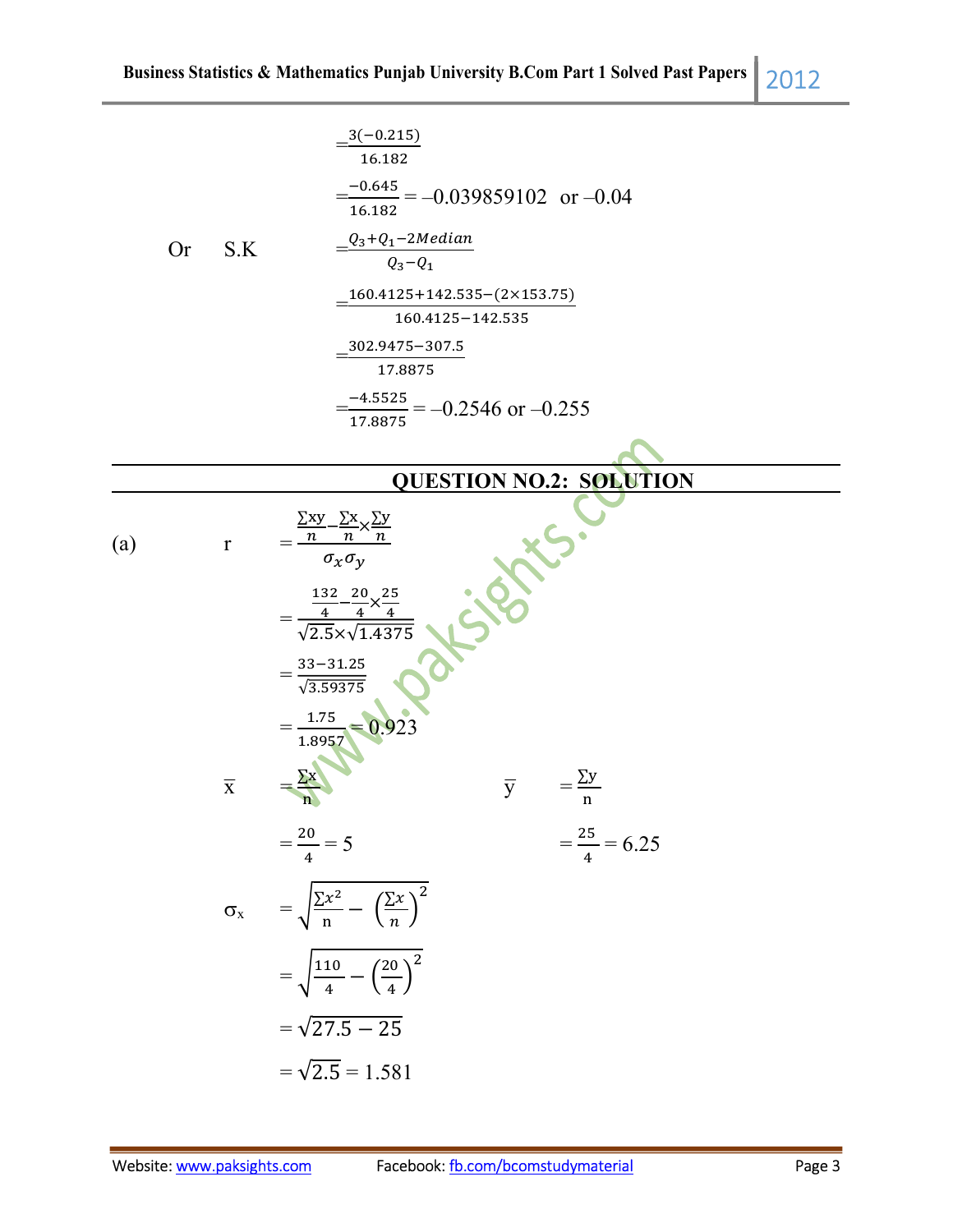$$
\sigma_x = \sqrt{\frac{\Sigma y^2}{n} - \left(\frac{\Sigma y}{n}\right)^2}
$$

$$
= \sqrt{\frac{162}{4} - \left(\frac{25}{4}\right)^2}
$$

$$
= \sqrt{40.5 - 39.0625}
$$

$$
= \sqrt{1.4375}
$$

$$
= 1.19896 \text{ or } 1.199
$$

Regression Equation y on x:

$$
y - \overline{y} = r \frac{\sigma_x}{\sigma_y} (x - \overline{x})
$$
  
\n
$$
y - 6.25 = 0.923 \times \frac{1.199}{1.581} (x - 5)
$$
  
\n
$$
= 0.7x - 3.5
$$
  
\n
$$
y = 0.7x - 3.5 + 6.25
$$
  
\n
$$
= 0.7x + 2.75
$$
  
\n(b)

(b)

|                  | <b>Base year</b> |         | <b>Current</b> year |       |          |                                |          |          |
|------------------|------------------|---------|---------------------|-------|----------|--------------------------------|----------|----------|
| <b>Commodity</b> | $\mathbf{p_o}$   | $q_{o}$ | $p_1$               | $q_1$ | $p_1q_0$ | $\mathbf{p}_{o}\mathbf{q}_{o}$ | $p_1q_1$ | $p_oq_1$ |
| А                |                  | 140     | 8                   | 150   | 1120     | 840                            | 1200     | 900      |
| B                | 10               | 160     | 12                  | 180   | 1920     | 1600                           | 2160     | 1800     |
| $\mathsf{C}$     | 16               | 80      | 20                  | 110   | 1600     | 1280                           | 2200     | 1760     |
| D                | 20               | 100     | 24                  | 120   | 2400     | 2000                           | 2880     | 2400     |
| Total            |                  |         |                     |       | 7040     | 5720                           | 8440     | 6860     |

Lasperyr's index  
\n
$$
= \frac{\sum p_1 q_0}{\sum p_0 q_0} \times 100
$$
\n
$$
= \frac{7040}{5720} \times 100 = 123.08
$$
\nPaasche's index  
\n
$$
= \frac{\sum p_1 q_1}{\sum p_0 q_1} \times 100
$$
\n
$$
= \frac{8440}{6860} \times 100 = 123.03
$$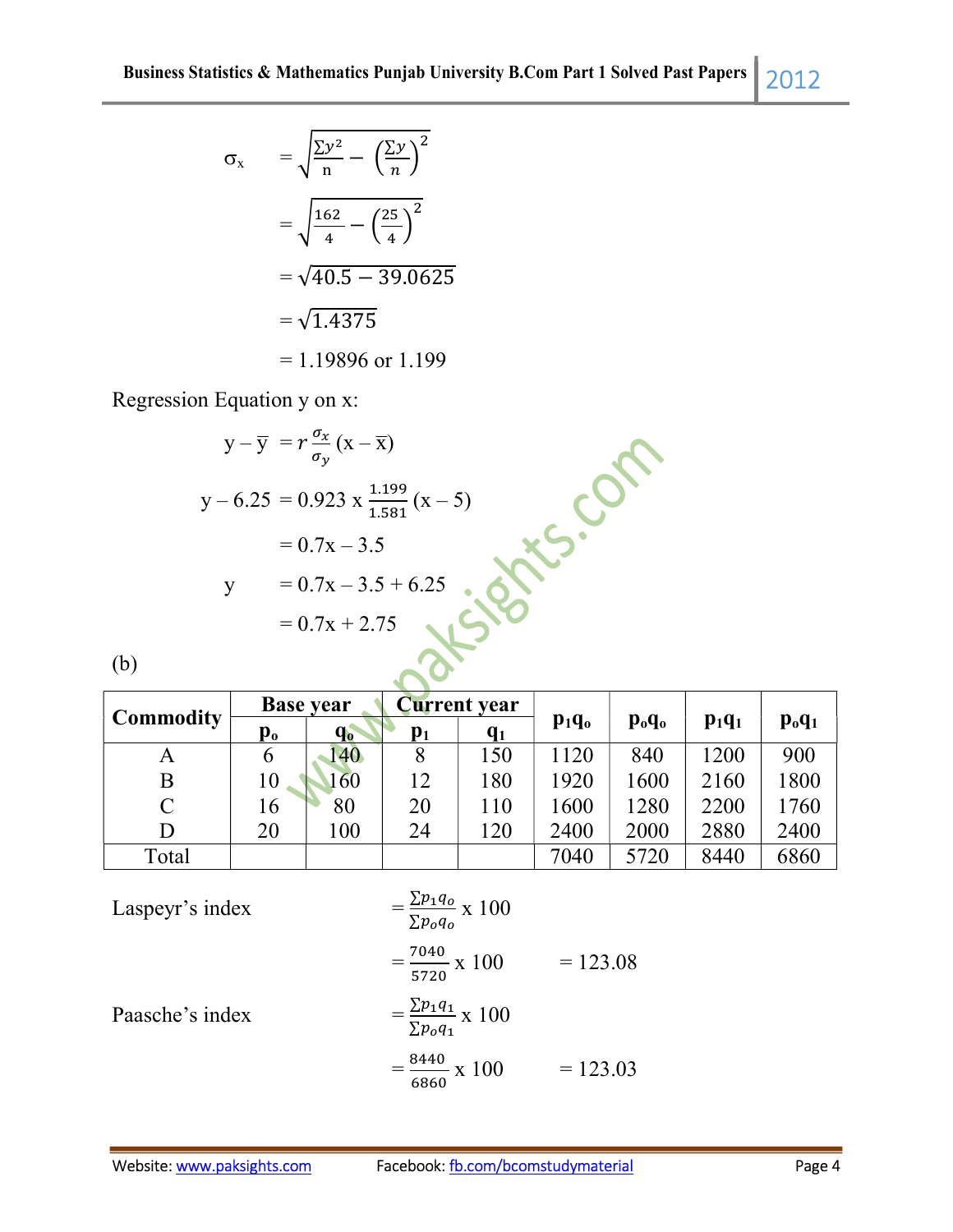Fisher's index

l

Fisher's index  
\n
$$
= \sqrt{\frac{\Sigma p_1 q_0}{\Sigma p_0 q_0}} \times \frac{\Sigma p_1 q_1}{\Sigma p_0 q_1} x \ 100
$$
\n
$$
= \sqrt{\frac{7040}{5720}} \times \frac{8440}{6860} x \ 100
$$
\n
$$
= \sqrt{1.514240861} x \ 100 = 123.05
$$
\n
$$
= \frac{\Sigma p_1 q_0 + \Sigma p_1 q_1}{\Sigma p_0 q_0 + \Sigma p_0 q_1} x \ 100
$$
\n
$$
= \frac{7040 + 8440}{5720 + 6860} x \ 100
$$
\n
$$
= \frac{15480}{12580} x \ 100 = 123.05
$$

MarahallEdgeworth index

## QUESTION NO. 3: SOLUTION

| <b>Observed Frequency (f<sub>o</sub>)</b> |    |       |      |    |              |  |
|-------------------------------------------|----|-------|------|----|--------------|--|
| <b>Attribute</b>                          |    | EX 7. | ЛY.  | cм | <b>Total</b> |  |
| D.                                        | ╉∠ | ပၪ    |      |    | 269          |  |
| $\mathbf{B}_2$                            | 33 | OΖ    |      | 64 | 241          |  |
| D٥                                        |    |       |      |    | 341          |  |
| Total                                     |    |       | າ 47 |    |              |  |

| <b>Expected Frequency <math>(f_e)</math></b>                                        |       |        |       |       |     |  |
|-------------------------------------------------------------------------------------|-------|--------|-------|-------|-----|--|
| <b>Attribute</b><br><b>Total</b><br>A <sub>4</sub><br>A <sub>2</sub><br>A1<br>$A_3$ |       |        |       |       |     |  |
| $\mathbf{p}_1$                                                                      | 35.40 | 84.08  | 78.08 | 71.44 | 269 |  |
| $\mathrm B_2$                                                                       | 31.72 | 75.33  | 68.95 | 64.00 | 241 |  |
| $\mathrm{B}_3$                                                                      | 44.88 | 106.59 | 98.97 | 92.56 | 341 |  |
| Total                                                                               |       | 266    | 247   | 226   | 851 |  |

| ΔO. | lρ    | $f_o - f_e$ | $(f_0 - f_e)$ | $(f_o - f_e)^2/f_e$ |
|-----|-------|-------------|---------------|---------------------|
| 42  | 35.40 | 6.60        | 43.56         | 1.23051             |
| 33  | 31.72 | 1.28        | 1.6384        | 0.05165             |
| 37  | 44.88 | $-7.88$     | 62.0944       | 1.38356             |
| 83  | 84.08 | $-1.08$     | 1.1664        | 0.01387             |
| 62  | 75.33 | $-13.33$    | 177.6889      | 2.35887             |
| 121 | 10.59 | 14.41       | 207.6481      | 1.94810             |
| 72  | 78.08 | $-6.08$     | 36.9664       | 0.47344             |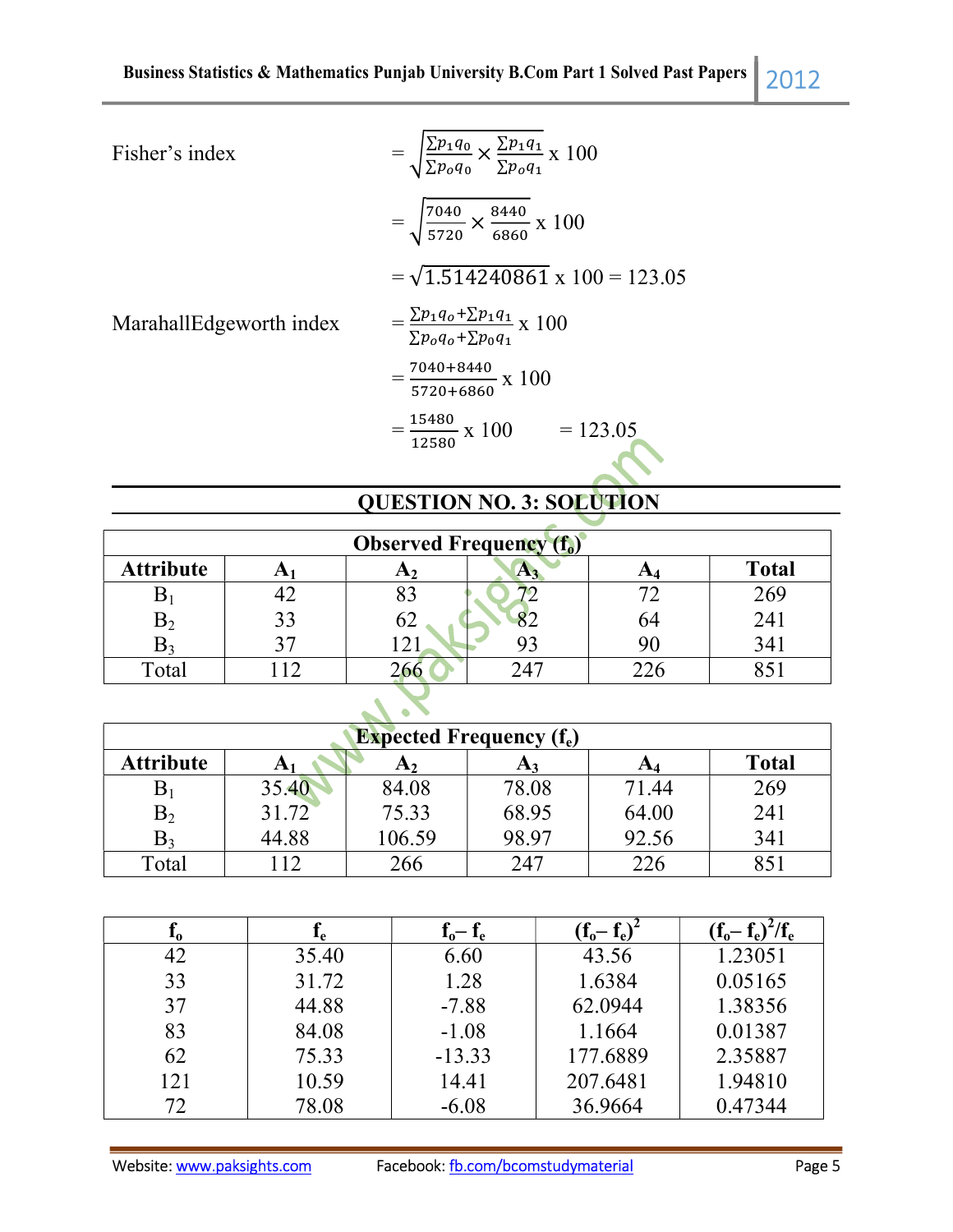Business Statistics & Mathematics Punjab University B.Com Part 1 Solved Past Papers 2012

| 82 | 69.95 | 12.05   | 145.2025 | 2.07580 |
|----|-------|---------|----------|---------|
| 93 | 98.97 | $-5.97$ | 35.6409  | 0.36012 |
| 72 | 71.44 | 0.56    | 0.3136   | 0.00439 |
| 64 | 64.00 |         | 0.0000   | 0.00000 |
| 90 | 90.56 | $-0.56$ | 0.3136   | 0.00346 |
|    |       |         |          | 9.90377 |

Chi-square 
$$
= \sum \frac{(f_o - f_e)^2}{f_e} = 9.90377
$$

Calculated value of chi-square 9.90 is less than the table value i.e. 12.59, therefore, there is no association between the two classifications and accept null hypothesis.

(i)

| W    |                    |                                                                                                                                                                            |                                      |
|------|--------------------|----------------------------------------------------------------------------------------------------------------------------------------------------------------------------|--------------------------------------|
|      | X                  | d                                                                                                                                                                          | $d^2$                                |
|      | $\overline{2}$     | $-4$                                                                                                                                                                       | 16                                   |
|      | $\overline{4}$     | $-2$                                                                                                                                                                       | $\overline{4}$                       |
|      | 6                  | $\overline{0}$                                                                                                                                                             | $\boldsymbol{0}$                     |
|      | 8                  | $\overline{2}$                                                                                                                                                             | $\overline{4}$                       |
|      | 10                 | 4                                                                                                                                                                          | 16                                   |
|      | 30                 |                                                                                                                                                                            | 40                                   |
| (ii) | Mean of population | $=\frac{\sum x}{n} = \frac{30}{5} = 6$<br>Variance of population = $\frac{\Sigma d^2}{n} = \frac{40}{6} = 6.667$<br>Mean and variance of each sample $= \frac{(x-x)^2}{x}$ |                                      |
|      | <b>Samples</b>     | Mean                                                                                                                                                                       | <b>Calculation of variance</b>       |
|      | 2, 4               | 3                                                                                                                                                                          | $\frac{(2-3)^2 + (4-3)^2}{2-1} = 2$  |
|      | 2, 6               | $\overline{4}$                                                                                                                                                             | $\frac{(2-4)^2+(6-4)^2}{2-1}=8$      |
|      | 2, 8               | 5                                                                                                                                                                          | $\frac{(2-5)^2 + (8-5)^2}{2-1} = 18$ |
|      | 2, 10              | 6                                                                                                                                                                          | $\frac{(2-6)^2+(10-6)^2}{2} = 32$    |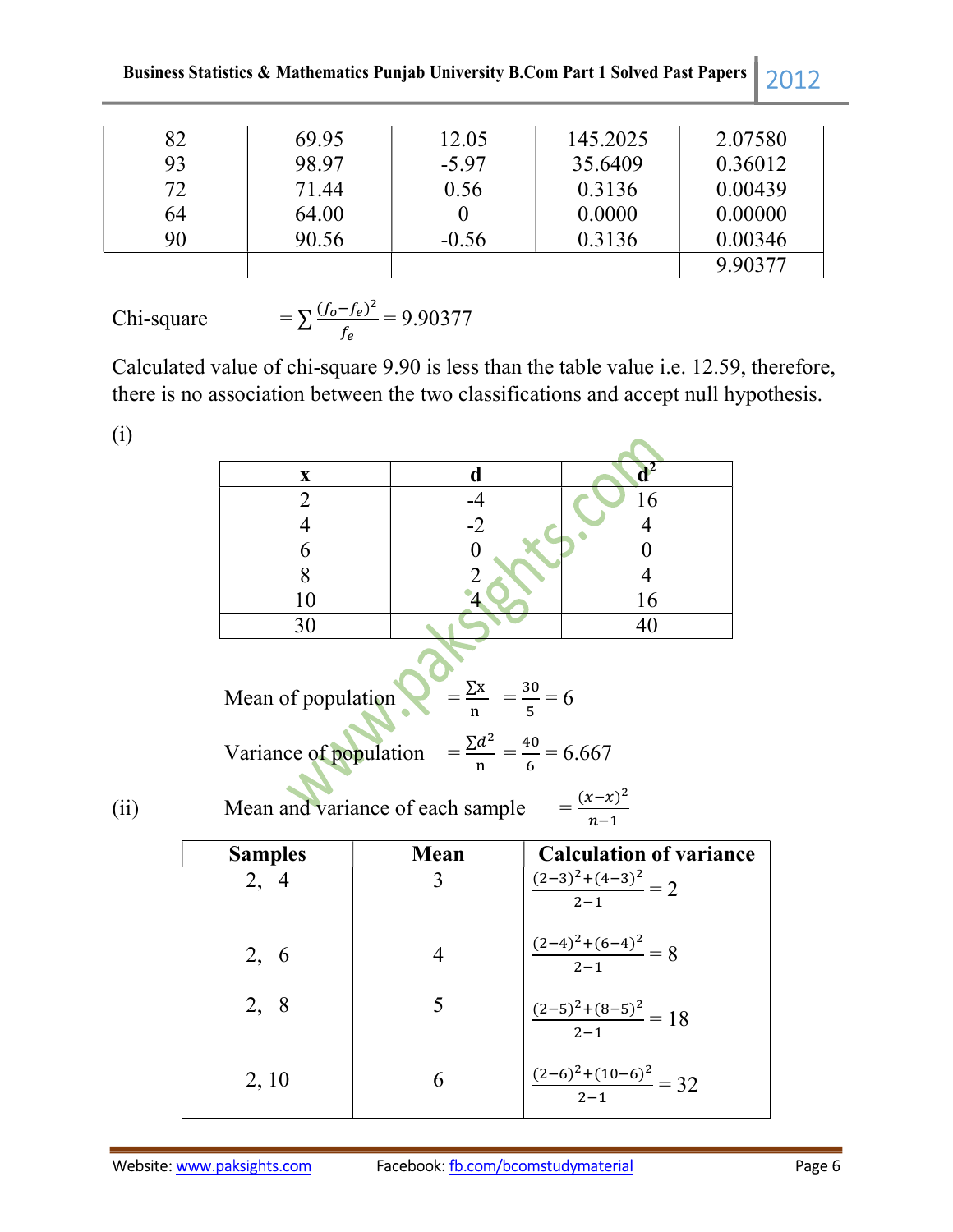| 4, 6  | 5 | $\frac{(4-5)^2+(6-5)^2}{2-1}=2$   |
|-------|---|-----------------------------------|
| 4, 8  | 6 | $\frac{(4-6)^2+(8-6)^2}{2-1}=8$   |
| 4, 10 | 7 | $\frac{(4-7)^2+(10-7)^2}{2-1}=18$ |
| 6, 8  | 7 | $\frac{(6-7)^2+(8-7)^2}{2-1}=2$   |
| 6, 10 | 8 | $\frac{(6-8)^2+(10-8)^2}{2-1}=8$  |
| 8, 10 | 9 | $\frac{(8-9)^2+(10-9)^2}{2}=2$    |

(iii) Average of all (mean) samples or mean of all samples:

$$
\frac{3+4+5+6+5+6+7+7+8+9}{10} = \frac{60}{10} = 6
$$

Average of the variance of all samples:

$$
= \frac{2+8+18+32+2+8+18+2+8+2}{10} = \frac{100}{10} = 10
$$

## QUESTION NO. 5: SOLUTION

Inverse of A = 
$$
\begin{bmatrix} 0 & 1 & 3 \ 1 & 2 & 3 \ 3 & 1 & 1 \end{bmatrix} = A^{-1} = \frac{1}{|A|} adj. (A)
$$

Co-factors of A are:

=

l

$$
A_{11} = (-1)^{2} \begin{vmatrix} 2 & 3 \\ 1 & 1 \end{vmatrix} = 1(2-3) = -1
$$
  
\n
$$
A_{12} = (-1)^{3} \begin{vmatrix} 1 & 3 \\ 3 & 1 \end{vmatrix} = -1(1-9) = 8
$$
  
\n
$$
A_{13} = (-1)^{4} \begin{vmatrix} 1 & 2 \\ 3 & 1 \end{vmatrix} = 1(1-6) = -5
$$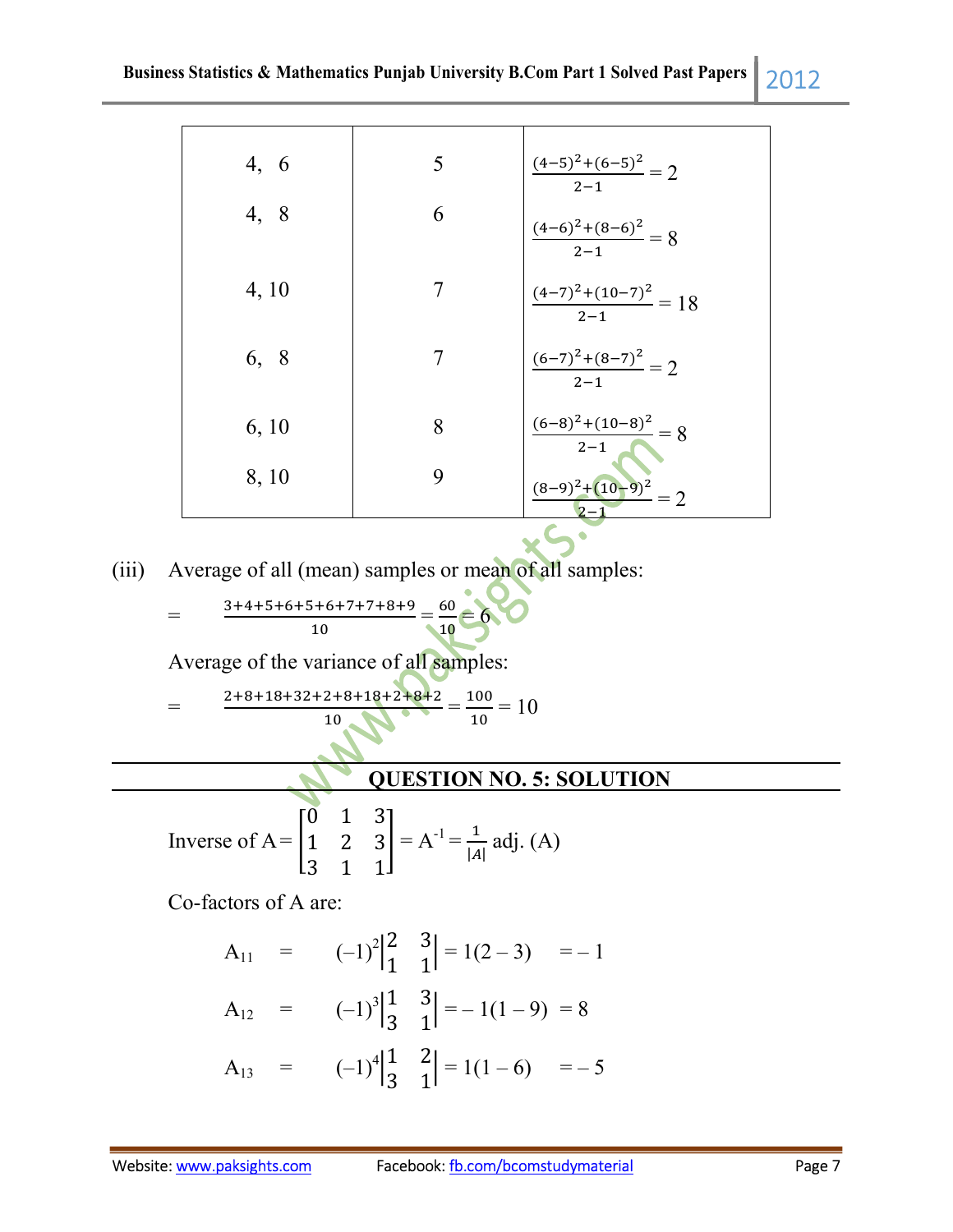|                                                            |                                                                                                                                                                     | $A_{21} = (-1)^3 \begin{vmatrix} 1 & 3 \\ 1 & 1 \end{vmatrix} = -1(1-3) = 2$                                                                                                                 |  |
|------------------------------------------------------------|---------------------------------------------------------------------------------------------------------------------------------------------------------------------|----------------------------------------------------------------------------------------------------------------------------------------------------------------------------------------------|--|
|                                                            |                                                                                                                                                                     | $A_{22} = (-1)^4 \begin{vmatrix} 0 & 3 \\ 3 & 1 \end{vmatrix} = 1(0-9) = -9$                                                                                                                 |  |
|                                                            |                                                                                                                                                                     | A <sub>23</sub> = $(-1)^5\begin{vmatrix} 0 & 1 \\ 3 & 1 \end{vmatrix} = 1(0-3) = 3$                                                                                                          |  |
|                                                            |                                                                                                                                                                     | $A_{31} = (-1)^4 \begin{vmatrix} 1 & 3 \\ 2 & 3 \end{vmatrix} = 1(3-6) = -3$                                                                                                                 |  |
|                                                            |                                                                                                                                                                     | A <sub>32</sub> = $(-1)^5\begin{vmatrix} 0 & 3 \\ 1 & 2 \end{vmatrix} = -1(0-3) = 3$                                                                                                         |  |
|                                                            |                                                                                                                                                                     | $A_{33} = (-1)^6 \begin{vmatrix} 0 & 1 \\ 1 & 2 \end{vmatrix} = 1(0-1) = -1$                                                                                                                 |  |
|                                                            |                                                                                                                                                                     | $ A $ = $a_{11}A_{11} + a_{12}A_{12} + a_{13}A_{13}$                                                                                                                                         |  |
|                                                            |                                                                                                                                                                     | $= 0 x (-1) + 1 x 8 + 3 x (-5)$<br>= 0 + 8 15                                                                                                                                                |  |
|                                                            | $= 0 + 8 - 15$                                                                                                                                                      |                                                                                                                                                                                              |  |
|                                                            | $=$ $-7 \neq 0$                                                                                                                                                     |                                                                                                                                                                                              |  |
|                                                            |                                                                                                                                                                     | $=$ $-7 \neq 0$<br>Co-factor A = $\begin{bmatrix} -1 & 8 & -5 \\ 2 & -9 & 3 \\ -3 & 3 & 1 \end{bmatrix}$ in adj A = $\begin{bmatrix} -1 & 2 & -3 \\ 8 & -9 & 3 \\ -5 & 3 & -1 \end{bmatrix}$ |  |
|                                                            | $A^{-1}$ = $\frac{1}{ A }\begin{bmatrix} A_{11} & A_{21} & A_{31} \\ A_{12} & A_{22} & A_{32} \\ A_{13} & A_{23} & A_{33} \end{bmatrix}$                            |                                                                                                                                                                                              |  |
| $=\frac{-1}{7}\begin{bmatrix} -1 \\ 8 \\ -5 \end{bmatrix}$ |                                                                                                                                                                     | $\begin{bmatrix} 2 & -3 \\ -9 & 3 \\ 3 & -1 \end{bmatrix}$                                                                                                                                   |  |
|                                                            | $= \begin{bmatrix} \frac{1}{7} & \frac{-2}{7} & \frac{3}{7} \\ \frac{-8}{7} & \frac{9}{7} & \frac{-3}{7} \\ \frac{5}{7} & \frac{-3}{7} & \frac{1}{7} \end{bmatrix}$ |                                                                                                                                                                                              |  |

൩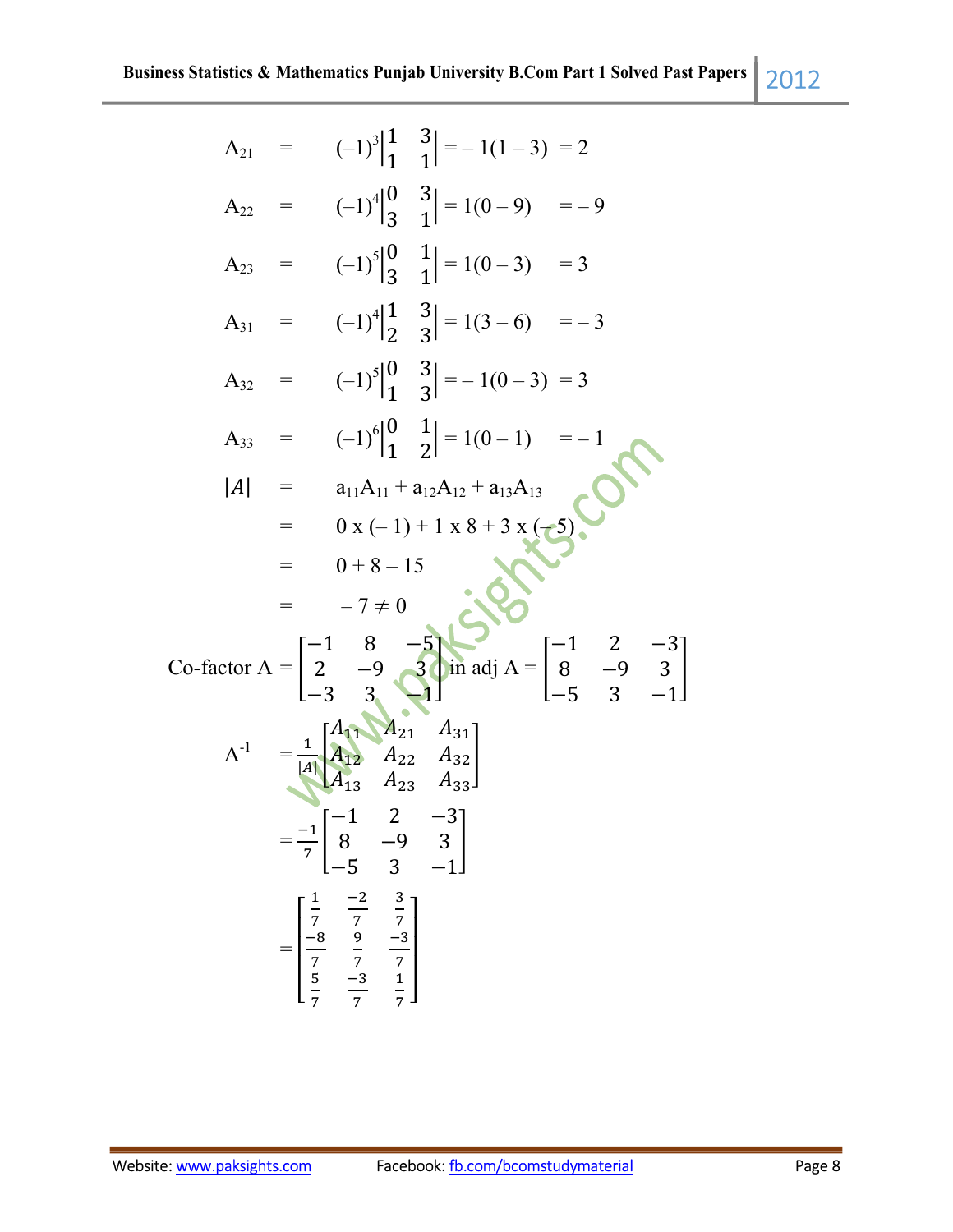#### QUESTION NO. 6 : SOLUTION

(a) 
$$
x = \sqrt{x + 3} - 3
$$
  
\n $x - 3 = \sqrt{x + 3}$   
\n $(x - 3)^2 = (\sqrt{x + 3})^2$   
\n $x^2 + 6x + 9 = x + 3$   
\n $x^2 + 6x + 9 - x - 3 = 0$   
\n $x^2 + 5x + 6 = 0$   
\n $x^2 + 3x + 2x + 6 = 0$   
\n $x(x + 3) + 2(x + 3) = 0$   
\n $(x + 2)(x + 3) = 0$   
\n $(x + 2)(x + 3) = 0$   
\n $(x + 2) = 0$   
\n $x = -2$   
\n(b) (i)  $9x + 15y = 123$   
\n(ii)  $15x + 93y = 201$   
\nOr (i)  $15x + 25y = 205$   
\n(ii)  $\frac{-15x \pm 93y}{-68y} = \frac{-201}{4}$   
\n $y = \frac{4}{-68} = \frac{-1}{17}$ 

By putting the value of y in equation (i):

l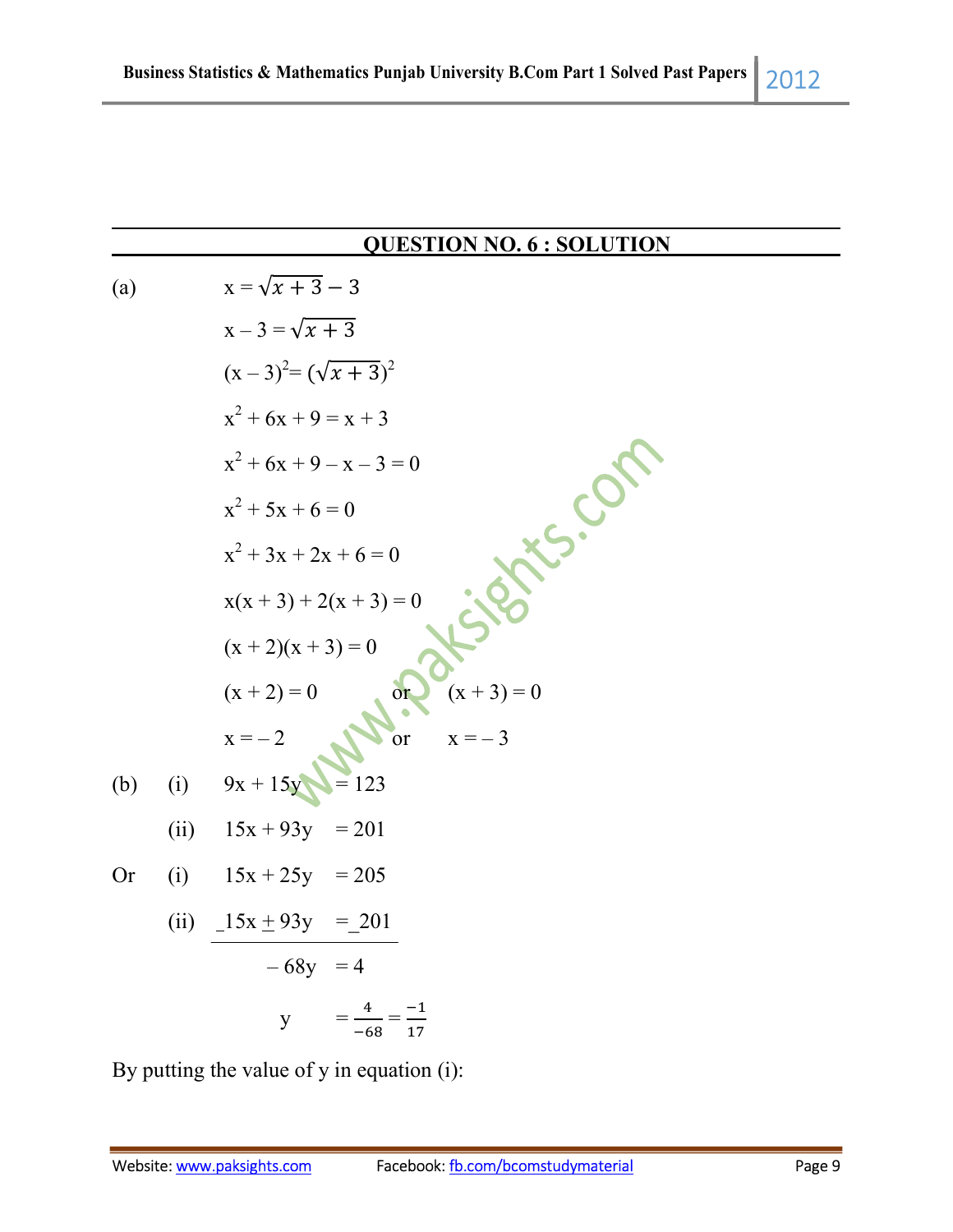|     | $9x + 15y = 123$               |                                                                                     |  |
|-----|--------------------------------|-------------------------------------------------------------------------------------|--|
|     | $9x + 15x \frac{-1}{17} = 123$ |                                                                                     |  |
|     | $9x - \frac{15}{17}$ = 123     |                                                                                     |  |
|     |                                | 9x = $123 + \frac{15}{17}$                                                          |  |
|     | $9x$                           | $=\frac{2091+15}{17}$                                                               |  |
|     | $\mathbf X$                    | $=\frac{2091+15}{17\times9}$                                                        |  |
|     | $\mathbf X$                    | $=\frac{234}{17}$                                                                   |  |
|     | $\mathbf X$                    | $=\frac{234}{17}$<br>and<br>17                                                      |  |
|     |                                | <b>QUESTION NO. 7: SOLUTION</b>                                                     |  |
| (a) | $\mathbf{S}_\mathrm{n}$        | $\frac{a(1-r^n)}{n}$                                                                |  |
|     | $S_6$                          | $-\frac{1^{6}}{3}$<br>$\frac{1}{3}$<br>$1 -$                                        |  |
|     |                                | $\frac{\frac{1}{3}\left(1-\frac{1}{729}\right)}{1+\left(\frac{1}{3}\right)}$<br>$=$ |  |
|     |                                | $rac{\frac{1}{3} \times \frac{728}{729}}{\frac{4}{3}}$<br>$=$                       |  |
|     |                                | $\frac{182}{729}$<br>$=$                                                            |  |
| (b) |                                | $S_n = \frac{n}{2}(a+L)$                                                            |  |